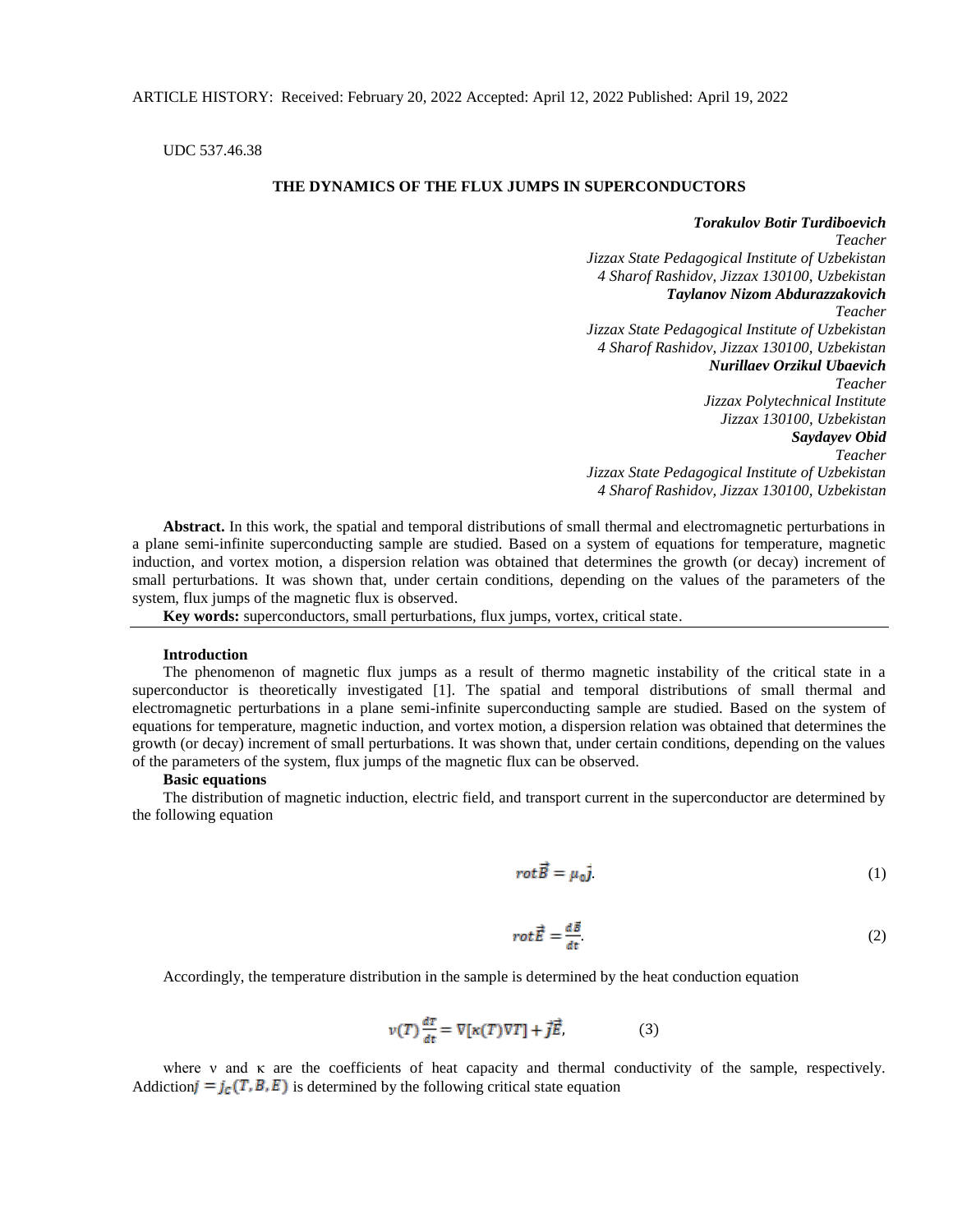# $i = j_c(T, B) + j(E)$ .

We will use the Bean model  $j_c = j_c (B_e, T) = j_0 - a(T_c - T_0)$ , where  $B_e$  is the value of the external magnetic induction;  $a = \frac{j_0}{T_c - T_0}$ ;  $j_0$ - equilibrium current density,  $T_0$  and  $T_c$ - initial and critical temperature of the sample, respectively [1]. In the flow creep mode, the current-voltage characteristic of superconductors is nonlinear, due to the heat-activated motion of vortices [2]. The dependence  $\mathfrak{j}$  (E) in the flow creep mode is described by the expression [3]

$$
j = j_c \left[ \frac{E}{E_0} \right]^{1/n},\tag{4}
$$

where  $E_0$  is the value of the electric field strength at  $j = j_c$ ; the constant parameter n depends on the pinning mechanisms. In the case when  $n = 1$ , relation (4) describes a viscous flow [1]. For sufficiently large values of  $n$ , the last equality defines Bean's critical state  $j \propto j_c$ . When  $1 \le n \le \infty$ , relation (4) describes the nonlinear creep of the flow [4]. In this case, the differential conductivity is determined by the equality

$$
\sigma = \frac{dJ}{d\vec{E}} = \frac{j_C}{nE_B} \tag{5}
$$

### **The results and discussions**

According to equation (5), the differential conductivity increases with increasing background electric field  $E_{\bar{p}}$  and essentially depends on the value of the rate of change of magnetic induction according to the equality  $E_B \propto \dot{B}_E x$ . Let's formulate the basic equations describing the dynamics of the development of thermal and electromagnetic disturbances for a simple case - a superconducting flat semi-infinite sample  $(x > 0)$ 

$$
v\frac{d\Theta}{dt} = \kappa \frac{d^2\Theta}{dx^2} + j_c \varepsilon,\tag{6}
$$

$$
\frac{d^2s}{dx^2} = \mu_0 \left[ \frac{j_c}{nE} \frac{ds}{dt} - \frac{dj_c}{dT} \frac{d\theta}{dt} \right]
$$
 (7)

We represent the solution of system  $(6)$ ,  $(7)$  in the form

$$
\delta T(x,t) = (T_c - T_0) \Theta(z) e^{\frac{\gamma t}{t_0}}, \tag{8}
$$

 $\delta E(x,t)=E_{c}\,\varepsilon(z)e^{i\theta}.$  (9)

where  $\gamma$  is the eigenvalue problem to be determined. It can be seen from the last system of equations that the characteristic time for the development of thermal and electromagnetic perturbations of the order of  $- t_0/\gamma$  [5]. We have introduced the following dimensionless parameters and variables

$$
\beta = \frac{\mu j_c^2 L^2}{\nu (T_c - T_0)}, \quad t_0 = \frac{\mu j_c L^2}{E_c}, z = \frac{x}{L}, \tau = \frac{t}{t_0}, \ \theta = \frac{\delta E}{E_c}, \ t_0 = \frac{\sigma \nu (T_c - T_0)}{j_c^2} l = \frac{\nu (T_c - T_0)}{\mu_0 j_c^2} \gamma = \frac{1 - n}{n}.
$$

Let's consider the problem within the adiabatic approximation, when  $\tau \ll 1$ , i.e. [5], the diffusion of the magnetic flux occurs faster than the thermal diffusion. Then, we obtain the following equation in the quasi-stationary approximation